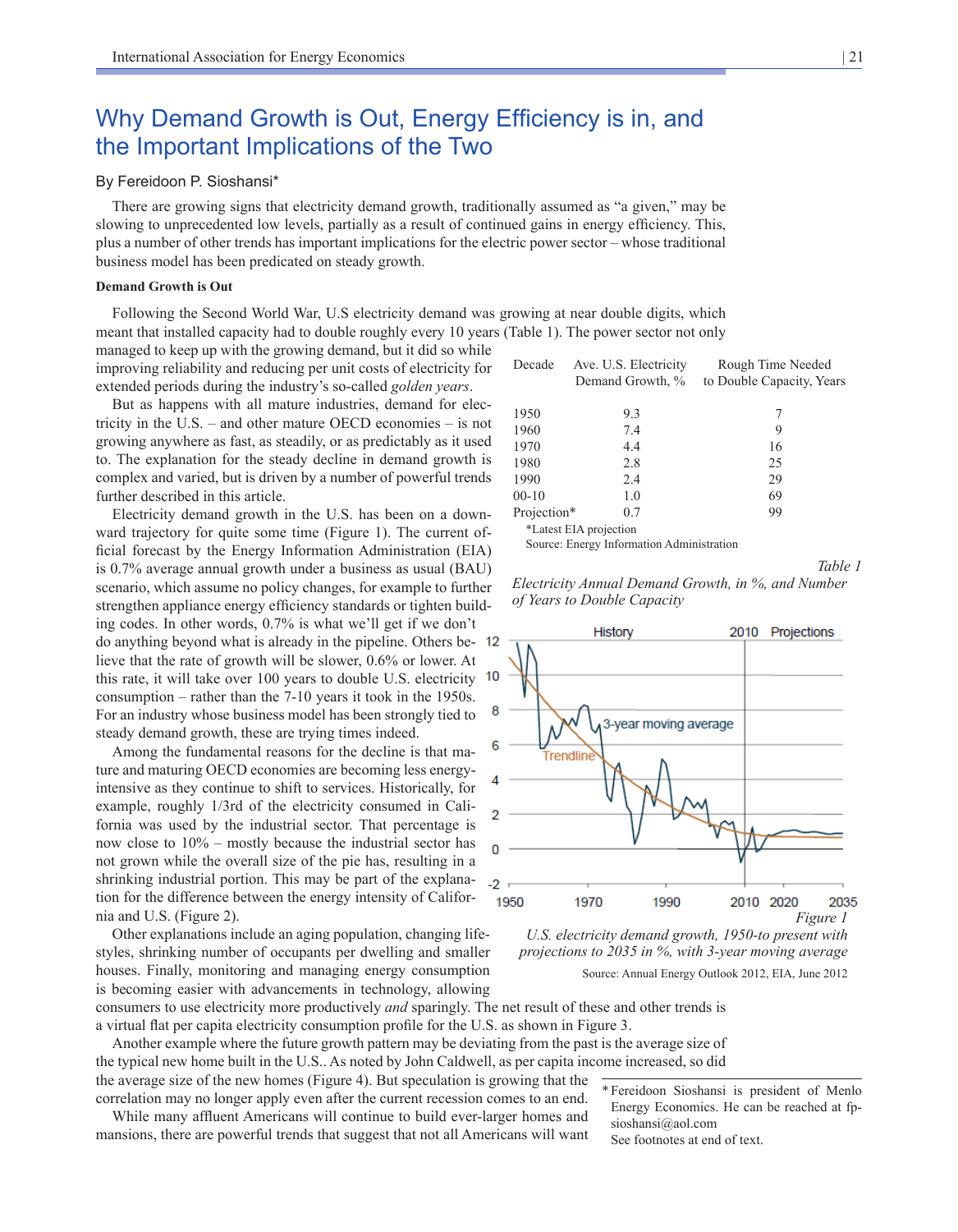

*Figure 2*

*Energy intensity of California vs. the U.S., 1963-2003*  Source: 2013 Building Energy Efficiency Standards, CEC, 31 May 2012



*Figure 3*



Source: Chris King's blog, eMeter, 6 April 2012







*Car ownership in selected countries, cars per 1,000 people*

Source: BP Energy Outlook 2030, Jan 2012

bigger homes even when their incomes grow. In 1950, roughly 4 million Americans lived alone, according to U.S. Census data. Today, an estimated 31 million live alone. Would a single person need, or necessarily want, a 2,500 square foot house even if he/she could afford it?

Currently, a third of all U.S. households have a single occupant and over 5 million adults below the age of 35 live alone. Many of these people with no kids prefer to live in smaller homes or apartments closer to work and to the urban amenities they enjoy. Bigger homes in distant suburbs still appeal to large families with kids but this may be a shrinking segment of the population.

Smaller households, smaller dwellings, better insulated homes, and more efficient appliances suggest lower electricity consumption trends. The effect of more stringent building codes and appliance energy efficiency standards, combined with the demographic trends and structural shifts away from energy intensive industry points to declining demand growth rates.

Today, the average U.S. house owns more than 2.5 TVs, and an increasingly number of these are flat-screen TVs, which are getting bigger in size and are electricity guzzlers – the second biggest contributor to the rise of electricity consumption in the residential sector. But if a growing number of homes have a single occupant, how many more TVs will be needed, and more important, how many will be on in a given house at any given time if there are fewer occupants?

It must be noted that the per capita saturation of demand for electricity is not unique. In many advanced economies, the phenomenon of demand saturation is observed in car ownership, number of miles driven, gasoline consumption, beer consumption and so on. As illustrated in Figure 5, car ownership in the U.S., Japan and Germany has flattened. The explanation is that there are simply not enough licensed drivers. With average fuel efficiency of U.S. cars projected to reach 54.5 miles/gallon by 2025, gasoline consumption will further drop. Higher gasoline prices are also contributing to the decline in gasoline consumption. These and other trends are likely to become more pronounced in a number of mature OECD economies with aging populations in the years to come.

#### **Energy Efficiency is In**

As anemic as the business-as-usual electricity demand growth already is, there are compelling reasons to believe that it can be further reduced. Not only is such a scenario technically feasible, but by most indications, it will be cost-effective, even excluding the environmental benefits.

A recent study by the Institute for Electric Efficiency, for example, suggests that by simply applying more stringent building codes and appliance energy efficiency standards, U.S. electricity consumption can be flattened or lowered from the current level by 2025 (Figure 6). Getting by on less energy, of course, is nothing new or novel. In his latest book, *Reinventing Fire*, Amory Lovins, presents a scenario where the U.S. can essentially eliminate its reliance on fossil fuels by 2050 while sustaining high living standards *and* economic growth.5

Another study by the same institute concludes that energy efficiency budgets at U.S. utility companies are up 80% since 2007 with more state regulators adopting favorable policies that enable utility companies to pursue efficiency as a sustainable business (Figure 7). This has been a major hurdle because under traditional regulations, utilities *lose* revenues if they encourage their customers to conserve. "In the face of successive years of double-digit increases in electric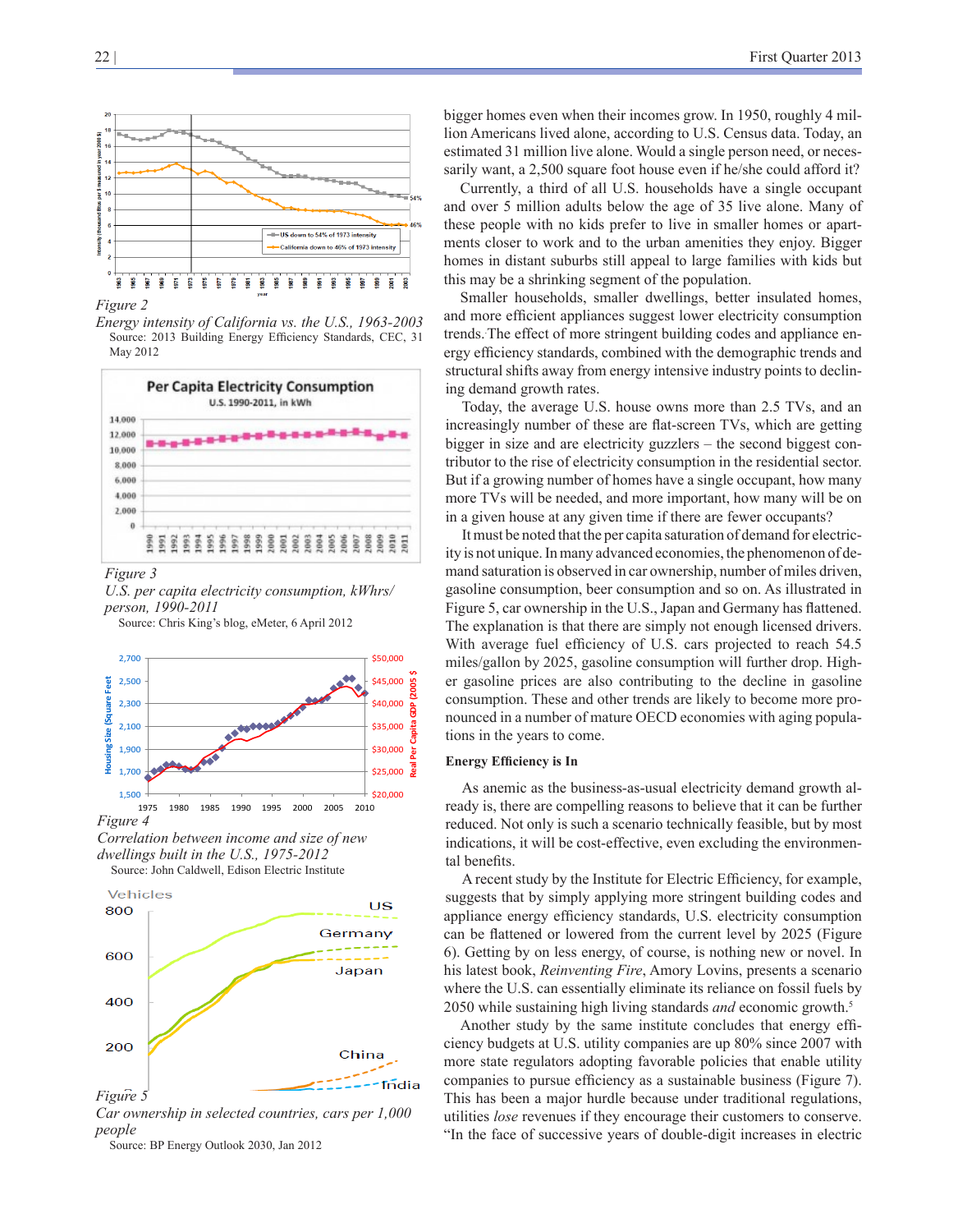utility company electric efficiency budgets, expenditures, and associated energy savings, we expect continued evolution of regulatory frameworks that support utility efficiency investments," according to Lisa Wood, Executive Director of IEE.

While progress is slow and piecemeal, a growing number of state regulators now allow partial or full recovery of legitimate expenses associated with energy efficiency programs including *lost revenues* (Figure 8). These developments are likely to result in further erosion of demand growth with potentially significant cost savings for consumers, and benefits to the environment.

Another promising development is a requirement that all new residential units built in California must meet a *zero-net-energy* (ZNE) standard starting in 2020, 2030 for new commercial buildings. The definition of ZNE is that the building must generate as much energy as it consumes. As ambitious as this sounds, there are already many examples of developments that meet the ZNE standard – and the marginal costs do not appear onerous. Since California is often a leader in adopting innovative regulations, ZNE-type requirements may become commonplace if California's experience proves feasible and cost-effective.

Moreover, the potential for cost-effective energy efficiency is simply enormous and is not limited to the U.S. A recent study by UK's Department of Energy & Climate Change (DECC), for example, concluded that UK can cut its electricity consumption by 38% by 2030 by implementing cost-effective energy efficiency policies. For those who claim much of the low-hanging energy efficiency opportunities has already been picked, a survey of energy use in large buildings in New York City concluded that some buildings were using 5 times as much energy as others.

#### **Traditional Utility Business Model: Out of Synch**

The traditional utility business model, predicated on continued demand growth, made perfect sense during the industry's *golden years*, a period of rapid expansion *and* declining average costs. It made sense to recover costs through a flat volumetric charge.

That business model, however, appears increasingly out of synch with the changing business environment. Costs are rising while demand is not. A big component of the cost is fixed – for example, maintenance of the transmission and distribution network does not vary with volumetric consumption. If consumption flattens or falls over time, as seems to be the case, the volumetric cost-recovery mechanism becomes untenable.

Moreover, two other developments are changing the fundamentals of the electric power business:

• **Rise of "prosumers" –** Rapidly falling costs of customer-side distributed generation (DG), most notably rooftop solar PVs, is likely to turn an increasing number of consumers into pro-



*Figure 6 Baseline projection of U.S. electricity demand with 2 alternative scenairos, 2009-2025, in TWhrs*

Source: IEE white paper, May 2011





*U.S. electric utility energy efficiency budgets, 2007- 2011 with forecasts for 2020, in nominal \$ billion*

Source: 2012 State Electric Efficiency Regulatory Frameworks, Institute for Electric Efficiency, July 2012



*States with regulations allowing lost revenue recovery and decoupling*

Source: 2012 State Electric Efficiency Regulatory Frameworks, IEE, July 2012.

sumers. During certain periods, for example sunny afternoons, Prosumers may generate more than they consume, which they can generally feed into the grid.

• **Net metering –** Current *net metering* policies tend to be generous to consumers who invest in DG, who can buy a shrinking number of kWhrs from the grid at the regulated retail tariff while selling their excess generation, when available, typically at a premium to the gird.

The net effect is that for many prosumers, the electric "bills" dwindles and in some cases may approach nil. However, these customers continue to depend on the grid to balance their usage and generation, which means that the fixed costs associated with grid maintenance remains the same while the revenues derived from the prosumers drop. Clearly, a tariff based on volumetric consumption makes no sense when there is little or no *net* consumption.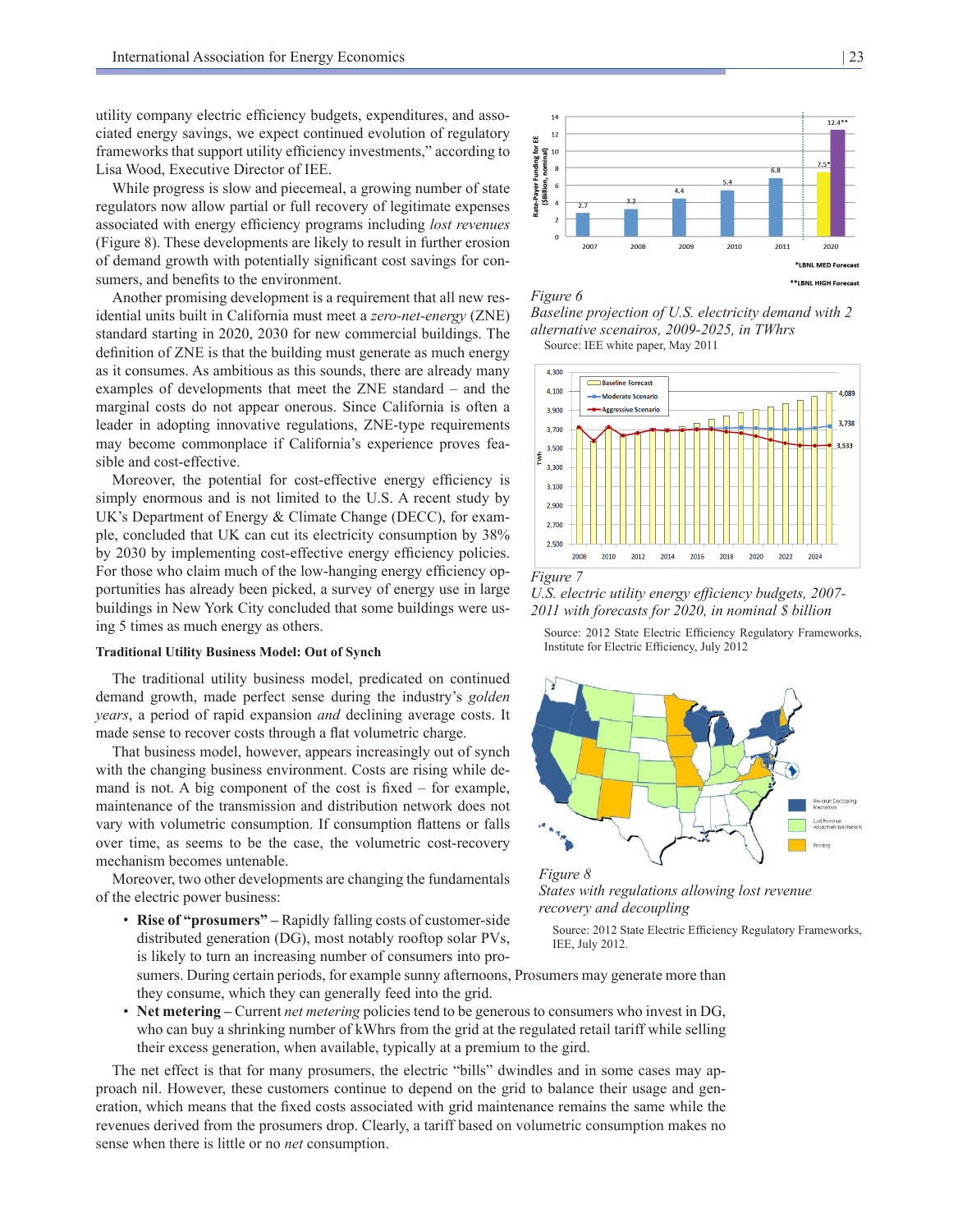| <b>Tier</b>       | Volume of use   | PG&E | <b>SCE</b> | $SDG&E*$ |  |
|-------------------|-----------------|------|------------|----------|--|
| Tier 1            | Within baseline | 13   | 13         | 14       |  |
| Tier 2            | $101 - 130\%$   | 15   | 16         | 16       |  |
| Tier 3            | $131 - 200\%$   | 30   | 24         | 24       |  |
| Tier <sub>4</sub> | 201-300         | 34   | 28         | 31       |  |
| Tier 5            | $>300\%**$      | 34   | 31         | NΑ       |  |

\* SDG&E has slightly different rates for summer and winter, making it more compli cated for consumers

\*\* PG&E shows 5 tiers but the price for the top 2 tiers is shown as the same *Table 2*

*California's current tiered residential rates, in cents/kWh for the 3 large investor-owned utilities*

Source: Utility websites





Source: Utility-Scale Smart Meter Deployments, Plans, and Proposals, IEE, May 2012

Among the factors contributing to the rise of prosumers is rising tiered pricing, which is a dominant feature of residential tariffs in high cost California and has become contentious. As shown in Table 2, under a rising tiered residential tariff, high consumption consumers face higher rates at the margin, which motivates investment in energy efficiency and/or rooftop solar PVs.

There are a number of other factors encouraging energy efficiency in ways that were not practical or feasible until recently:

**• Prices to devices –** A revolution in how electricity is priced, and how smart price signals can directly communicate with smart devices – allowing consumers to be essentially bypassed – is quietly in the making. Many who have examined consumer behavior have reached the conclusion that the best way to proceed is through automation with little or virtually no human interface, the so-called "set-and-forget" principle.<sup>11</sup>

**• Smart meters –** The promise of *prices to devices* is now within reach as increasing numbers of households are fitted with smart meters and two-way communication technology, which can deliver the price signal to devices within the customers' premises. IEE predicts that roughly half of U.S. consumers will have smart meters by 2015 (Figure 9), with similar projections for many OECD countries.

**• Consumer engagement –** For many, the notion

of the consumer as a passive agent at the receiving end of the industry's long value chain is outdated. Only recently, however, has the industry focused on turning things around by *reengaging* the disengaged consumers.

**• Demand response –** Interest in demand response (DR) programs, broadly defined as anything that influences consumers to reduce load during peak demand periods and/or shift load to off-peak periods usually in response to incentives or price signals, is on the rise.

### **New Business Paradigm**

The main points of the preceding discussion can be summarized as:

- Future electricity demand growth in mature economies is asymptotically approaching zero;
- Rise of distributed generation will turn many consumers into prosumers with net metering policies determining the scope and speed of the migration;
- The long-term impact of smart meters, smart prices and smart devices is significant especially if assisted by regulatory endorsement of dynamic pricing; and
- The effect of energy management technologies is likely to be considerable as a new generation of companies master the art of not merely *informing* but *enabling* consumers to become proactive and *engaged*.

The information revolution, which has thus far only superficially penetrated the electric power sector, is likely to make a pronounced impact in how electricity is delivered, measured, priced, monitored, consumed and managed. There are three major steps in the evolution of information technology:

- First is better ways of *measuring* what is delivered, not just how many kWhs, but when it is consumed. This is now possible with sophisticated smart meters.
- Second is consumer *enablement*, becoming trivial with ubiquitous communication technology, allowing consumers or their designated agents, to monitor and manage what devices use – or in the case of prosumers – produce energy.